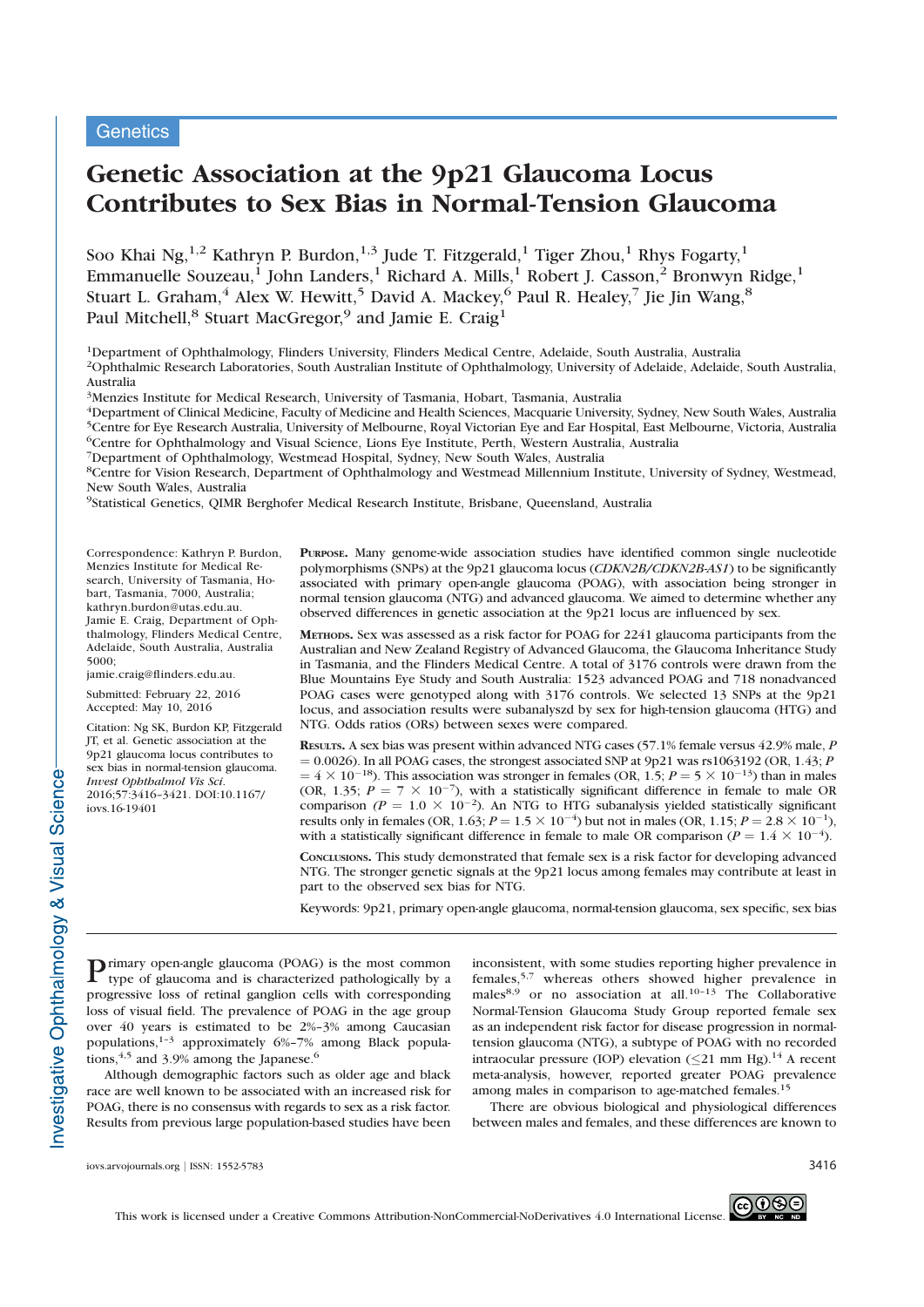affect the incidence and progression of various common diseases in human, notably cardiovascular and autoimmune diseases.<sup>16</sup> These sex differences have typically been attributed to the differences in the sex hormone levels between males and females and the genetic contribution of the sex chromosomes (chromosome  $X$ ).<sup>17</sup> In glaucoma, there is evidence suggesting that the risk of POAG among females may be influenced by estrogen metabolism and estrogen exposure, both endogenously and exogenously.18–20

More recently, the autosomes, shared by both males and females, were also shown to contribute significantly to sexspecific disease differences due to sexual dimorphism in gene regulation and expression between sexes.<sup>21</sup> The dimorphism in the regulation and expression of genes is likely to explain part of the difference in a gene–environment interaction and also influence phenotypic traits in terms of sex-specific susceptibility to disease.<sup>16</sup>

With the advent of genome-wide association studies (GWASs), single nucleotide polymorphisms (SNPs) associated with a disease, particularly known to have sex-specific differences, can be systematically analyzed in depth to detect whether disease association is stronger in one sex than the other.22 For instance, certain SNPs in the RELN gene were shown to have significant association for schizophrenia and bipolar disorder in females but not in males.<sup>23,24</sup> POAG is a genetically complex disease, and recent GWASs identified several SNPs within the CDKN2B/CDKN2B-AS1 genes on chromosome 9p21 to have strong and reproducible association especially with the NTG subtype.25–27 These previous studies did not specifically analyze the association of sex among the SNPs relevant to POAG. In this study, we aim to investigate this locus for the existence of sex effect and differences in association to POAG.

## PATIENTS AND METHODS

#### Participants

All participants provided written informed consent, and approval was obtained from the Human Research Ethics Committees of Southern Adelaide Health Service/Flinders University, University of Tasmania and University of Sydney. The study adhered to the tenets of the Declaration of Helsinki.

Participants were drawn from the Australian & New Zealand Registry of Advanced Glaucoma, the Glaucoma Inheritance Study in Tasmania, the Blue Mountains Eye Study (BMES, a population-based study of residents 49 years of age and older living in the Blue Mountains region west of Sydney), and patients attending eye clinics at Flinders Medical Centre, Adelaide, Australia. All participants were Australian of European descent. The cohorts and clinical definitions are as described in detail in earlier reports.25,28,29

Briefly, advanced glaucoma was defined by severe visual loss resulting from POAG. This included best-corrected visual acuity worse than 6/60 resulting from POAG or a reliable 24-2 Humphrey Visual Field with a mean deviation (MD) of worse than -22db or at least two of four central fixation squares<br>affected with a pattern standard deviation of less than 0.5% affected with a pattern standard deviation of less than 0.5%. The field loss had to be the result of POAG, and the less severely affected eye also was also required to have signs of glaucomatous disc damage. Less severe or nonadvanced glaucoma was defined by concordant findings of typical glaucomatous visual field defects on the Humphrey 24-2 test, with corresponding optic disc rim thinning, including an enlarged vertical cup-to-disc ratio (VCDR)  $(>0.7)$  or VCDR asymmetry  $(≥0.2)$  between the two eyes. The age at glaucoma diagnosis, highest recorded IOP, central corneal thickness

(CCT), and MD in each eye were obtained from the medical records. For each variable (IOP, CCT, MD, and VCDR), the data from the worse eye were used. Any participants without sex or genotype data were excluded. Participants with any form of secondary glaucoma or mutations in the *myocilin* gene were also excluded.

Controls were drawn from the BMES and unaffected participants from South Australia.<sup>28</sup> All controls were examined and found to have no sign of glaucoma. A total of 2742 elderly participants from the BMES and 434 participants from South Australia were included. Parameters obtained from the controls included age, genotype data, IOP, CCT, and VCDR.

#### Genotyping and Association Analysis

Genotyping of the 13 SNPs at the 9p21 locus has been described previously.25,28 The SNPs chosen were those from our previous GWASs and from targeted genotyping at the 9p21 locus. Briefly, samples used in the discovery phase of the reported GWAS were genotyped on the Human1M-Omni array (Illumina, Inc., San Diego, CA, USA), and samples used in the replication phase of the GWAS were typed on the MassArray platform (Sequenom, Inc., San Diego, CA, USA). The controls were genotyped on Illumina HumanHap 610W Quad and Illumina Human670Quad Bead arrays (BMES) or by MassArray (others).

Data including sex, age at diagnosis, highest recorded IOP, POAG subtype (NTG or HTG), and CCT were gathered from each participant where possible. Every SNP was analyzed for genetic association. The genetic association analyses were conducted using Plink (Plink version 1.07, 10 August 2009. Purcell S. Available at: http://pngu.mgh.harvard.edu/purcell/ plink/. Accessed August 2015).<sup>30</sup> Initial analyses were conducted comparing POAG to controls in males, females, and both sexes combined. The same analyses were then conducted in advanced POAG cases only. We then ran separate association analyses in advanced cases of NTG (IOP  $\leq$  21 mm Hg) and HTG (IOP > 21 mm Hg) for each sex and combined. To test for the effect of sex on the association at the 9p21 SNPs, the obtained odds ratios (ORs) were compared between the sexes by computing

$$
T = [Log(ORcases) - log(ORcontrols)]/variance[Log(ORcases)-log(ORcontrols)]
$$
  
= [Log(OR<sub>cases</sub>) - log(OR<sub>controls</sub>)]/  
{variance[Log(OR<sub>cases</sub>)] + variance[log(OR<sub>controls</sub>)]}.

P values were computed based on T following a  $\chi_1^2$ distribution. Using a Bonferroni correction, a P value of 0.004 was required to account for the multiple testing of the 13 SNPs (in practice, due to the correlation between these SNPs, this threshold may be overconservative).

## **RESULTS**

Overall, there were a total of 2241 cases of POAG and 3176 controls with sex and genotype data available. Among the POAG cases, 1180 (52.66%) were females and 1061 (47.34%) were males, whereas there were 1793 (56.5%) females to 1383 (43.5%) males among the controls (Table 1). The POAG cohort had a mean age of glaucoma diagnosis of  $60.6 \pm 14.3$  years. The mean highest documented IOP was  $27.1 \pm 11.2$  mm Hg, with 66.8% having the highest recorded IOP of >21 mm Hg. A total of 1523 (68%) were classified as having advanced disease, with 744 (48.85%) males and 779 (51.15%) females ( $P = 0.37$ ). Details of the demographic data for both the POAG cohort and controls are shown in Table 1. A notable sex bias was present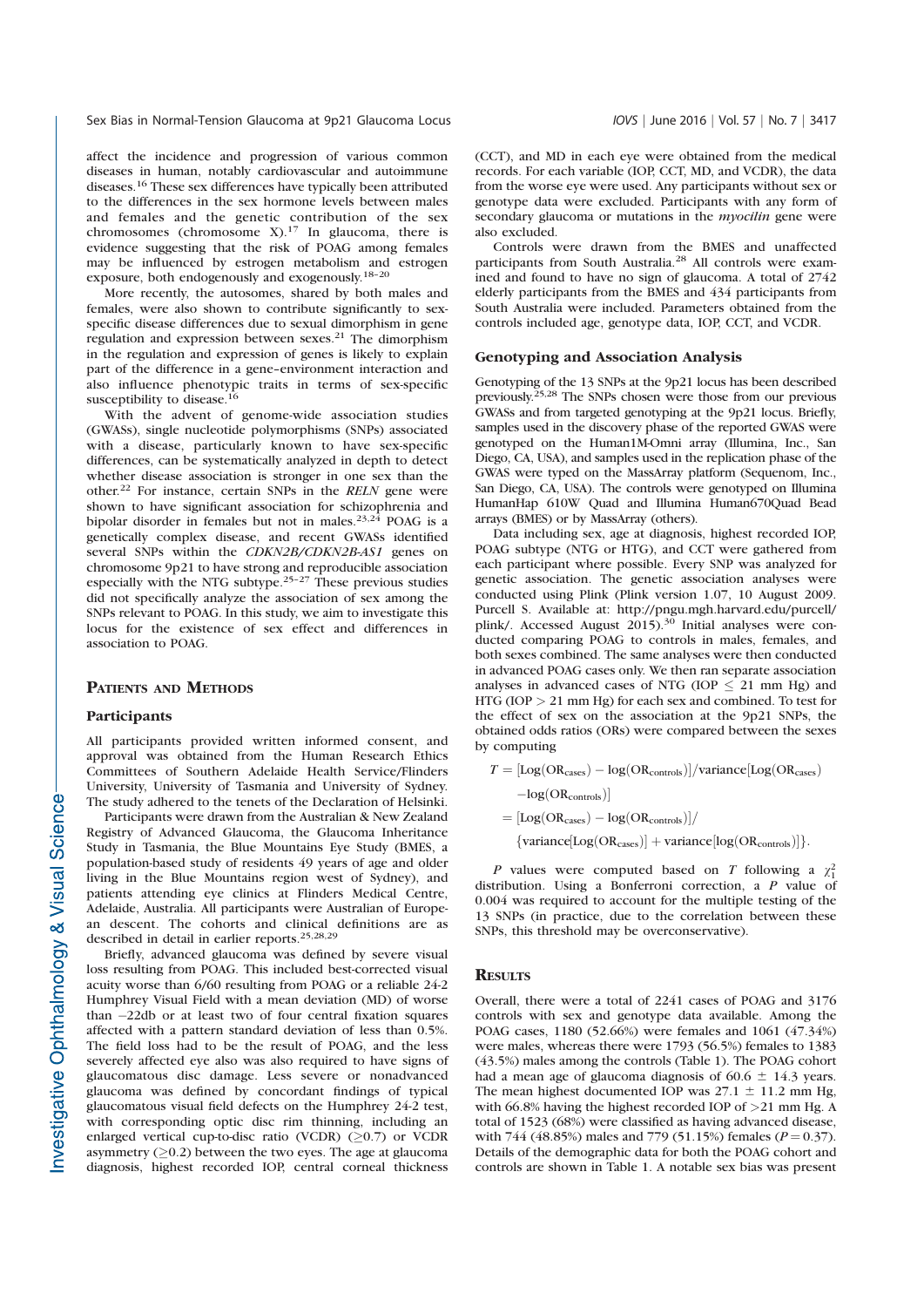TABLE 1. Demographics and Clinical Characteristics of the POAG Cases and Controls

|                      | Mean $\pm$ SD or $N(\%)$ |                  |  |  |  |
|----------------------|--------------------------|------------------|--|--|--|
| <b>Variables</b>     | <b>POAG</b>              | Controls         |  |  |  |
| Number, $N$          | 2241                     | 3176             |  |  |  |
| Males                | 1061                     | 1383             |  |  |  |
| <b>Females</b>       | 1180                     | 1793             |  |  |  |
| Age, y ( $P = 0.4$ ) | $60.6 \pm 14.3$          | $55.3 \pm 8.7$   |  |  |  |
| Males                | $59.5 \pm 14.9$          | $55.1 \pm 8.5$   |  |  |  |
| <b>Females</b>       | $61.4 \pm 13.7$          | 55.5 $\pm$ 8.8   |  |  |  |
| Female, $N$ $(\%)$   | 1180 (52.66%)            | 1793 (56.45%)    |  |  |  |
| IOP, mm Hg           | $27.12 \pm 11.25$        | $17.29 \pm 3.27$ |  |  |  |
| HTG, %               | 1084 (66.75%)            |                  |  |  |  |
| NTG, %               | 540 (33.25%)             |                  |  |  |  |
| <b>VCDR</b>          | $0.88 \pm 0.12$          | $0.47 \pm 0.13$  |  |  |  |
| CCT, $\mu$ m         | $518.0 \pm 40.2$         | $532.7 \pm 84.4$ |  |  |  |

F, female; M, male.

within advanced NTG cases (57.1% female versus 42.9% male,  $P = 0.0026$ ), but not in HTG cases (48.1% female versus 51.9% male,  $P = 0.24$ ; Table 2).

On association analysis conducted for all 13 SNPs of 9p21 among all POAG cases, 4 SNPs reached genome-wide significance  $(P < 5 \times 10^{-8})$ : rs1063192  $(P = 3.76 \times 10^{-18})$ ,<br>rs4977756  $(P - 1.97 \times 10^{-16})$ , rs10120688  $(P - 6.99 \times 10^{-11})$ rs4977756 ( $P = 1.97 \times 10^{-16}$ ), rs10120688 ( $P = 6.99 \times 10^{-11}$ ),<br>and rs3731239 ( $P = 5.63 \times 10^{-10}$ ) (Supplementary Table) and rs3731239 ( $P = 5.63 \times 10^{-10}$ ) (Supplementary Table).<br>Table 3 shows the association results stratified by sex for the Table 3 shows the association results stratified by sex for the top four SNPs. The top three SNPs, namely rs1063192, rs4977756, and rs10120688, reached genome-wide significance only in females but not in males. The OR difference between females and males was statistically significant for rs1063192 ( $P = 1.04 \times 10^{-2}$ ), rs4977756 ( $P = 1.37 \times 10^{-4}$ ), and<br>rs3731239 ( $P = 2.40 \times 10^{-3}$ ) (Table 3) rs3731239 ( $P = 2.40 \times 10^{-3}$ ) (Table 3).

A strong association was observed when the analyses were conducted comparing only advanced cases to the controls (Table 4). In females, the observed association was stronger in the advanced cases than in overall POAG. This trend, however, was not observed among the males, which showed comparable ORs and significance levels in both advanced and overall POAG cases (Table 4).

The NTG subgroup was then compared directly to the HTG subgroup within advanced POAG, as this locus is known to be more strongly associated with NTG than HTG.<sup>25,31</sup> Three SNPs

TABLE 2. Nonadvanced and Advanced POAG

(rs1063192, rs4977756, and rs10120688) showed statistically significant association to NTG (when applying a conservative Bonferroni correction for 13 tests at 9p21) when both sexes were analyzed together. The risk allele A of SNP rs1063192 carries an OR of 1.40 ( $P = 2.46 \times 10^{-4}$ ) for developing NTG<br>(Table 5). Marked sex differences were again observed when (Table 5). Marked sex differences were again observed when the analyses were conducted separately for females and males (Table 5). Among the females, these SNPs were significantly associated with NTG, yielding ORs of 1.63 for rs1063192, 1.60 for rs4977756, and 1.62 for rs10120688 (Table 5). On the other hand, in males with NTG, these same SNPs carried weaker ORs of 1.15 for rs1063192 and 1.22 for both rs4977756 and rs10120688 and did not reach statistical significance. The OR difference between females and males was statistically significant (Tables 3 and 5).

#### **DISCUSSION**

The association between SNPs at chromosome 9p21 and POAG has been widely established in multiple populations.25–28,31 As previously noted, the association was significantly stronger among the NTG subgroup and also among the advanced blinding cases.25,32,33 Our current study highlights that the strength of the association also varies markedly depending on sex. The data consistently showed that the association of these known glaucoma risk alleles at chromosome 9p21 with POAG is stronger in females than in males. These sex differences in the strength of association have not been previously reported among SNPs at the 9p21 locus.

The differences in the strength of association between sexes noticeably increased among the advanced POAG cases. It is well recognized that POAG progresses with increasing age, and therefore, the advanced cases are more frequently documented among the older age group.<sup>15</sup> Nevertheless, the underlying reason for the observed stronger association of the chromosome 9p21 risk alleles particularly among female advanced POAG cases in comparison to the male counterpart is unclear. Whether females with these risk alleles have higher risk of progression to advanced POAG remains to be elucidated. Also, the risk alleles of the three main SNPs, rs1063192, rs4977756, and rs10120688, conferred a statistically significant OR ranging from 1.60 to 1.63 with NTG among females only. The association with NTG did not reach statistical significance among males, and the ORs were substantially weaker (Table 5). The observation also suggests that this locus may confer a greater risk for NTG among females.

| <b>Variables</b>     | Male             | Female           | P Value              | Total        |  |
|----------------------|------------------|------------------|----------------------|--------------|--|
| Nonadvanced POAG     |                  |                  |                      |              |  |
| $N$ $(\%)$           | 317 (44.15%)     | 401 (55.85%)     | 0.0017               | 718 (100%)   |  |
| Age of diagnosis     | $67.3 \pm 13.2$  | $62.9 \pm 12.5$  |                      |              |  |
| <b>IOP</b>           | $25.0 \pm 9.5$   | $24.8 \pm 8.3$   |                      |              |  |
| <b>VCDR</b>          | $0.80 \pm 0.14$  | $0.75 \pm 0.17$  |                      |              |  |
| <b>CCT</b>           | $526.7 \pm 37.8$ | $521.8 \pm 44.5$ |                      |              |  |
| HTG, $N$ $(\%)$      | 120 (46.69%)     | 137 (53.31%)     | 0.29                 | 257 (35.79%) |  |
| NTG, $N$ $(\%)$      | 34 (29.31%)      | 82 (70.69%)      | $8.2 \times 10^{-6}$ | 116 (16.16%) |  |
| <b>Advanced POAG</b> |                  |                  |                      |              |  |
| $N$ (%)              | 744 (48.85%)     | 779 (51.15%)     | 0.37                 | 1523 (100%)  |  |
| Age of diagnosis     | $59.9 \pm 14.6$  | $62.5 \pm 13.8$  |                      |              |  |
| <b>IOP</b>           | $28.1 \pm 10.5$  | $26.3 \pm 10.3$  |                      |              |  |
| <b>VCDR</b>          | $0.92 \pm 0.08$  | $0.90 \pm 0.09$  |                      |              |  |
| <b>CCT</b>           | $516.1 \pm 41.4$ | $516.3 \pm 39.0$ |                      |              |  |
| HTG, $N$ $(\%)$      | 466 (51.95%)     | 431 (48.05%)     | 0.24                 | 897 (58.90%) |  |
| NTG, $N$ $(\%)$      | 193 (42.89%)     | 257 (57.11%)     | 0.0026               | 450 (29.55%) |  |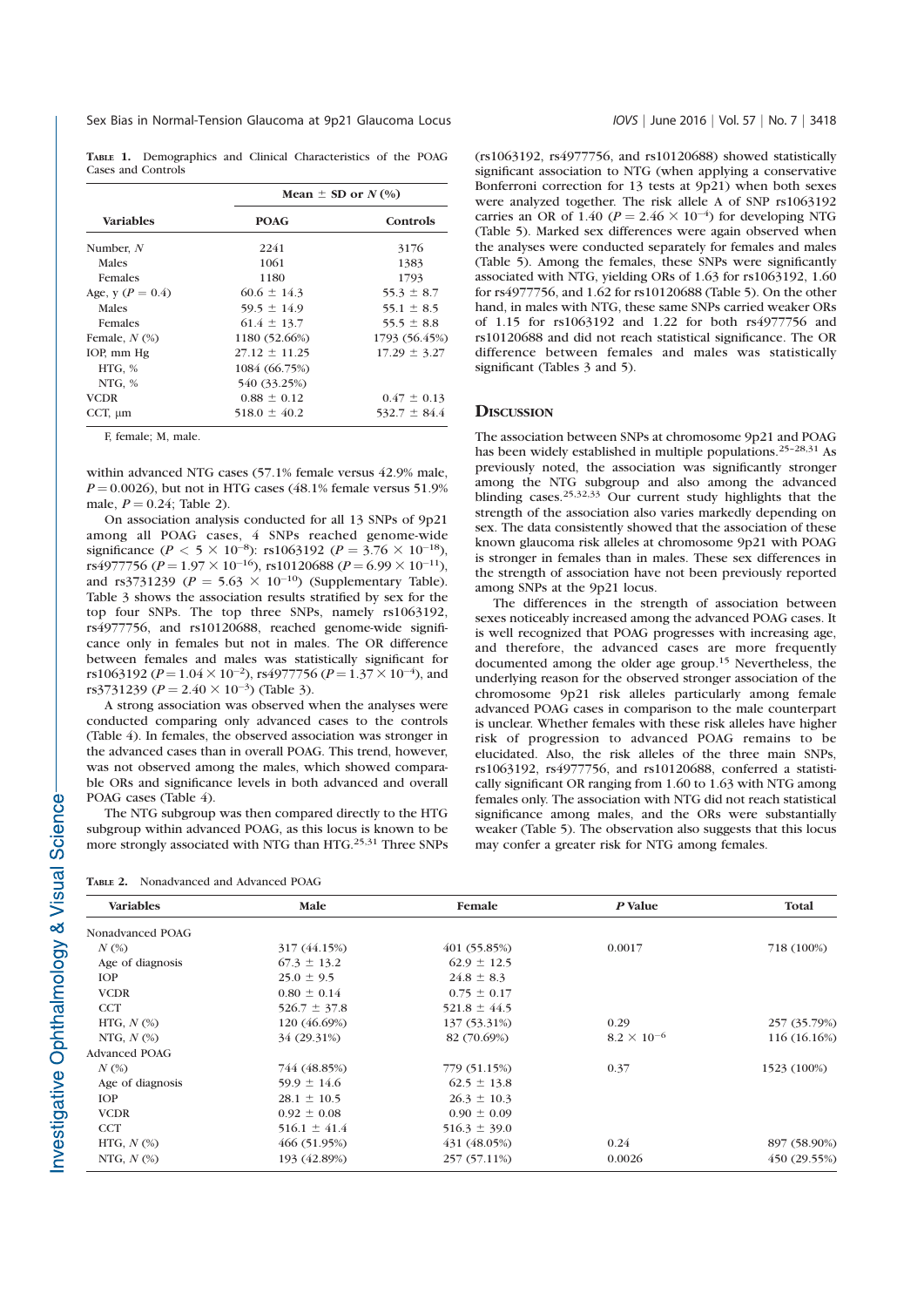| All POAG   |                              | Female  |           |                                                 |                              | Male  |         |           |   |             |                                                                  |
|------------|------------------------------|---------|-----------|-------------------------------------------------|------------------------------|-------|---------|-----------|---|-------------|------------------------------------------------------------------|
|            | <b>Risk Allele Frequency</b> |         |           |                                                 | <b>Risk Allele Frequency</b> |       |         |           |   | P Value for |                                                                  |
| <b>SNP</b> | Cases                        | Control | <b>OR</b> | P                                               | 95% CI                       | Cases | Control | <b>OR</b> | P | 95% CI      | <b>Female-Male</b><br><b>Difference</b>                          |
| rs1063192  | 0.655                        | 0.558   |           | 1.50 $4.73 \times 10^{-13}$ 1.35-1.68           |                              | 0.640 | 0.568   |           |   |             | 1.35 $6.95 \times 10^{-7}$ 1.20-1.52 $1.04 \times 10^{-2}$       |
| rs4977756  | 0.690                        | 0.596   |           | $1.51 \t2.58 \times 10^{-13} \t1.35-1.69$       |                              | 0.667 | 0.608   |           |   |             | $1.29$ $2.72 \times 10^{-5}$ $1.15 - 1.45$ $1.37 \times 10^{-4}$ |
| rs10120688 | 0.564                        | 0.481   |           | $1.40$ 5.86 $\times$ 10 <sup>-9</sup> 1.25-1.56 |                              | 0.547 | 0.495   |           |   |             | 1.23 $1.05 \times 10^{-3}$ 1.09-1.39 $2.40 \times 10^{-3}$       |
| rs3731239  | 0.691                        | 0.623   |           | 1.35 $6.63 \times 10^{-7}$ 1.20-1.53            |                              | 0.694 | 0.639   |           |   |             | 1.28 $2.29 \times 10^{-4}$ 1.12-1.46 $2.35 \times 10^{-1}$       |

TABLE 3. Sex Comparison for Top Four SNPs in Association Analyses for 2232 POAG Cases

Sex-specific differences in disease susceptibility, course, and severity have long been known, notably in cardiovascular and autoimmune diseases. Several SNPs within chromosome 9p21 namely rs2383207, rs4977574, rs10757274, rs10116277, and rs1333040 are also known to have significant association with coronary heart disease.<sup>34,35</sup> In our current analyses (Supplementary Table), the SNP rs2383207 conferred an OR of 1.39 ( $P = 9.1 \times 10^{-7}$ ) among<br>females and 1.19 ( $P = 1.4 \times 10^{-2}$ ) among males for advanced females and  $1.19 (P = 1.4 \times 10^{-2})$  among males for advanced<br>POAG almost reaching the level of genome-wide significance POAG, almost reaching the level of genome-wide significance among females alone. The other four SNPs, however, did not show any suggestive association with POAG, consistent with previous studies.25–27 The lack of association between relevant SNPs at chromosome 9p21 that confer risk for POAG and those for cardiovascular diseases is in accordance with the fact that there have been no clear association between POAG and cardiovascular diseases.<sup>36,3</sup>

In POAG overall, sex influences have not been strongly established previously. A recent meta-analysis by Tham et al. reported greater prevalence among males, with an OR of 1.36 (95% confidence interval [CI], 1.23–1.52).15 Several studies have also highlighted the protective effect of estrogen and linked the risks of POAG among females with estrogen metabolism and exposure.<sup>18–20</sup> Lower IOP was shown to be associated with postmenopausal hormonal use and pregnancy, during which estrogen levels are elevated.18,38,39 Early menopause (age less than 45 years)<sup>19</sup> was associated with increased risk of POAG, whereas later onset of menopause (age more than 54 years) was associated with reduced risk.<sup>20</sup> In the BMES, later age of menarche was also found to be associated with POAG.<sup>40</sup> Pasquale et al., however, reported that later age of menarche was associated with NTG only.41 Overall evidence suggests that the risk of POAG is somehow inversely related to the cumulative exposure of estrogen. Meta-analyzed GWAS data also suggested an association between the estrogen SNPs pathways and POAG among females.<sup>42</sup> Although there are several proposed hypotheses, the exact pathophysiology of any putative protective effect of estrogen against POAG is still unknown.

There may be other biological mechanisms underlying the observed sex specificity such as epigenetic differences between the sexes. Sexual dimorphism in gene regulation and expression possibly mediates the differences in genotype– environmental interactions, which could subsequently lead to sex-specific susceptibility to POAG.<sup>16,21</sup> Sex-genetic specificity has been observed in several other diseases.<sup>43,44</sup> In hypertension, angiotensin-converting enzyme DD genotypes were significantly associated with hypertension in males only. $43,44$ In schizophrenia and bipolar disorder, SNPs in the RELN gene were shown to have a significant association in females only.23,24 The protein product of RELN, reelin is implicated in neuronal migration and has been shown to be essential for retinogeniculate targeting by retinal ganglion cells.<sup>45,46</sup> Also, the SNP rs7865618 on chromosome 9p21, known to have significant association with coronary artery disease, was recently shown to be male specific,  $2^2$  explaining at least in part the male bias in the incidence of coronary artery disease.<sup>47</sup>

One of the limitations of this study is that the result was obtained from a single population cohort (Australian of European descent). Our current study, however, comprises a large number of both POAG cases (2241) and controls (3176), and the analyses showed a notable sex difference in the strength of association of glaucoma risk alleles at chromosome 9p21, especially in the NTG and advanced disease. Future replication studies will confirm and strengthen these findings. Second, some phenotypic data were not available from the nonadvanced POAG group, and for a subset of the samples, we used different genotyping methods that could potentially introduce artifacts. However, the call rates (a good proxy for genotyping accuracy) for the SNPs were high irrespective of genotyping platform, and we believe our results to be robust. Our previous publications on POAG used a mixture of

TABLE 4. Association Analyses Comparing All POAG and Advanced POAG by Sex

|                                       | All POAG $(N = 2241)$ |                        | Advanced POAG $(N = 1523)$ |                        |  |
|---------------------------------------|-----------------------|------------------------|----------------------------|------------------------|--|
| <b>SNPs</b>                           | OR (95% CI)           | P Value                | OR (95% CI)                | P Value                |  |
| Female, N (all): 1180, N (adv): 779   |                       |                        |                            |                        |  |
| rs1063192                             | $1.50(1.34-1.68)$     | $4.73 \times 10^{-13}$ | $1.64(1.44 - 1.87)$        | $6.97 \times 10^{-14}$ |  |
| rs4977756                             | $1.51(1.35-1.69)$     | $2.58 \times 10^{-13}$ | $1.69(1.48-1.93)$          | $1.14 \times 10^{-14}$ |  |
| rs10120688                            | $1.40(1.25-1.56)$     | $5.86 \times 10^{-9}$  | $1.54(1.35-1.75)$          | $4.21 \times 10^{-11}$ |  |
| rs3731239                             | $1.35(1.20-1.53)$     | $6.63 \times 10^{-7}$  | $1.40(1.22 - 1.60)$        | $1.13 \times 10^{-6}$  |  |
| Male, $N$ (all): 1061, $N$ (adv): 744 |                       |                        |                            |                        |  |
| rs1063192                             | $1.35(1.20-1.52)$     | $6.95 \times 10^{-7}$  | $1.35(1.18-1.54)$          | $1.28 \times 10^{-5}$  |  |
| rs4977756                             | $1.29(1.15-1.45)$     | $2.72 \times 10^{-5}$  | $1.33(1.16-1.53)$          | $4.20 \times 10^{-5}$  |  |
| rs10120688                            | $1.23(1.09-1.39)$     | $1.05 \times 10^{-3}$  | $1.25(1.09-1.43)$          | $1.12 \times 10^{-3}$  |  |
| rs3731239                             | $1.28(1.12 - 1.46)$   | $2.29 \times 10^{-4}$  | $1.37(1.19-1.59)$          | $2.03 \times 10^{-5}$  |  |

adv, advanced POAG; all, all POAG.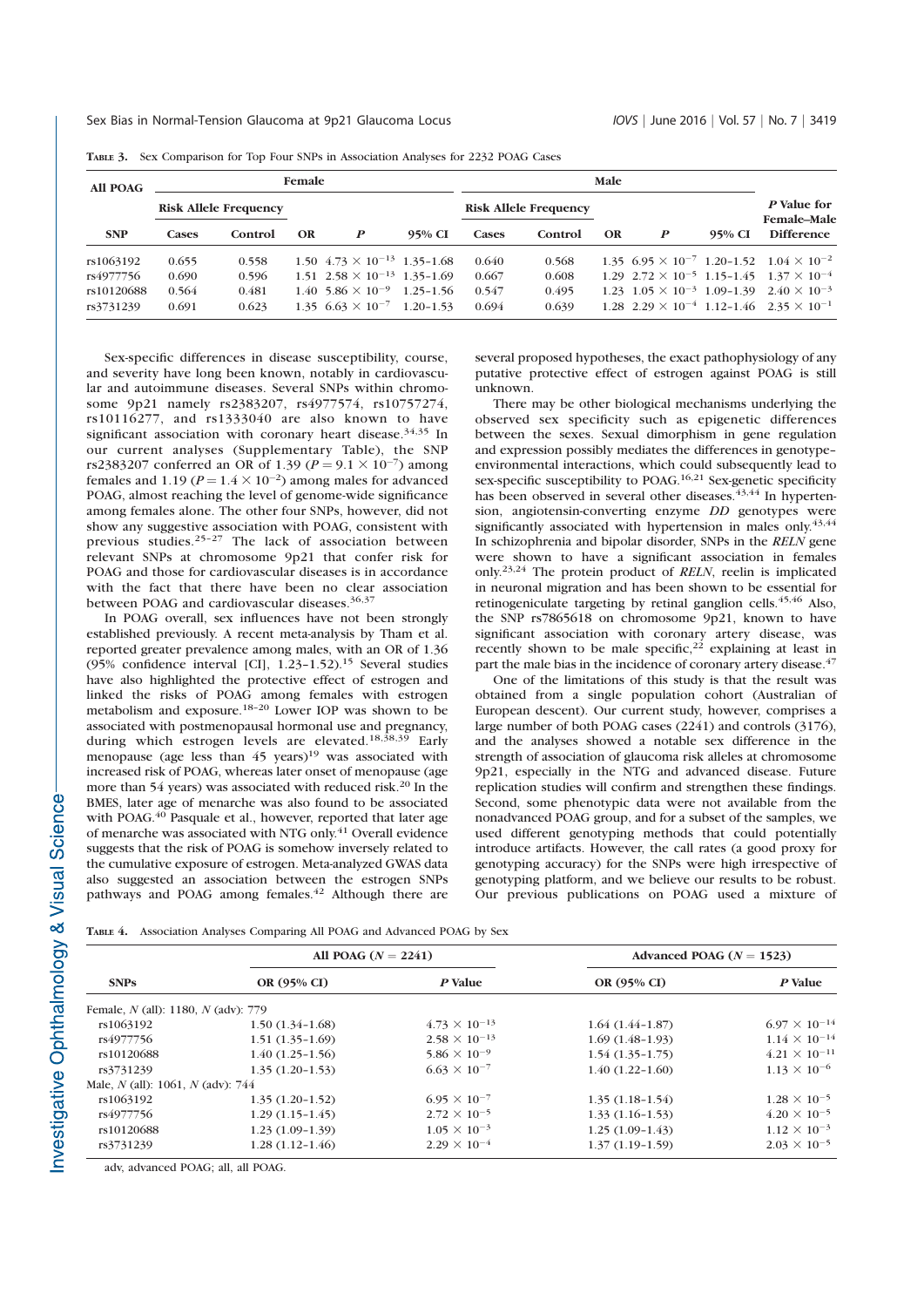nvestigative Ophthalmology & Visual Science

ABLE 5. Association Analyses Comparing NTG With HTG by Sex Among Advanced POAG Cases Only.

Association Analyses Comparing NTG With HTG by Sex Among Advanced POAG Cases Only

Тавце 5.

|                         | emale-Male<br><sup>p</sup> Value for | Difference        | $1.38\times10^{-4}$                           | $4.39 \times 10^{-3}$ | $1.21\times10^{-3}$                            | $3.49\times10^{-4}$   |
|-------------------------|--------------------------------------|-------------------|-----------------------------------------------|-----------------------|------------------------------------------------|-----------------------|
|                         |                                      | 95% CI            | $0.89 - 1.50$                                 | $0.93 - 1.60$         | $0.95 - 1.57$                                  | $0.76 - 1.30$         |
| Male                    |                                      | ۹                 | $2.83\times10^{-1}$                           | $1.50\times10^{-1}$   | $1.19\times10^{-1}$                            | $9.60 \times 10^{-1}$ |
|                         |                                      | ÕŘ                | 1.15                                          | 1.22                  | 1.22                                           | 0.99                  |
|                         |                                      |                   | 0.629                                         | 0.667                 | 0.542                                          | 0.708                 |
|                         | <b>Risk Allele</b><br>Frequency      | NTG HTG           | 0.661                                         | 0.709                 | 0.590                                          | 0.706                 |
|                         |                                      | 95% CI            | $1.27 - 2.10$                                 | $1.35 - 1.69$         | $1.28 - 2.05$                                  | $1.13 - 1.89$         |
| Female                  |                                      |                   | $1.46\times10^{-4}$                           | $3.45\times10^{-4}$   | $6.23\times10^{-5}$                            | $3.42\times10^{-3}$   |
|                         | <b>Risk Allele</b><br>Frequency      | ă                 | 1.63                                          | 1.60                  | 1.62                                           | 1.46                  |
|                         |                                      | <b>HTG</b>        | 0.636                                         | 0.673<br>0.542        |                                                | 0.666                 |
|                         |                                      | NTG<br>Z          | 0.740                                         | 0.767                 | 0.657                                          | 0.745                 |
| Overall                 |                                      | 95% CI            |                                               | $1.18 - 1.72$         | $1.21 - 1.70$                                  | $1.01 - 1.47$         |
|                         |                                      | A                 | 1.40 2.46 $\times$ 10 <sup>-4</sup> 1.17-1.69 | $1.86\times10^{-4}$   | $3.74 \times 10^{-5}$<br>$3.50 \times 10^{-2}$ |                       |
|                         |                                      | $\tilde{c}$       |                                               | 1.43                  | 1.43                                           | 1.22                  |
|                         |                                      | NTG<br>HTG<br>HTG | 0.632                                         | 0.669                 | 0.541                                          | 0.687                 |
|                         | <b>Risk Allele</b><br>Frequency      |                   | 0.706                                         | 0.742                 | 0.628                                          | 0.728                 |
| Advanced<br><b>POAG</b> |                                      | <b>SNIP</b>       | \$1063192                                     | 84977756              | \$10120688                                     | rs3731239             |

Sex Bias in Normal-Tension Glaucoma at 9p21 Glaucoma Locus IOVS | June 2016 | Vol. 57 | No. 7 | 3420

genotyping methods, and those findings have now been replicated by other groups, $48$  giving us confidence that our findings here are robust. Third, the definition and diagnosis of NTG is often difficult in a cross-sectional population. Many of the diagnosed NTG patients would not have been subjected to phasing; hence, the highest recorded IOP in a clinical setting may not necessarily reflect the highest IOP.

In summary, the results of this study demonstrate a stronger association of the POAG relevant SNPs at chromosome 9p21 in females compared with males, particularly in the NTG and advanced disease. This genetic association would at least in part contribute to the observed significant sex bias for advanced NTG. Although the exact reason underlying such observations remains to be determined, we prompt other researchers performing GWAS to conduct additional analyses to specifically test for potential sex effects.

### Acknowledgments

Supported by the National Health and Medical Research Council (NHMRC) of Australia (Grants 535074, 577074, 974159, 211069, and 457349); an NHMRC career development award (KPB); an NHMRC practitioner fellowship (JEC); and a Royal Australian and New Zealand College of Ophthalmology (RANZCO) Eye Foundation grant. The Blue Mountain Eye Study was supported by the NHMRC (Grants 974159, 211069, 457349, 512423, 475604, and 529912).

The sponsor or funding organization had no role in the design or conduct of this research.

Disclosure: S.K. Ng, None; K.P. Burdon, None; J.T. Fitzgerald, None; T. Zhou, None; R. Fogarty, None; E. Souzeau, None; J. Landers, None; R.A. Mills, None; R.J. Casson, None; B. Ridge, None; S.L. Graham, None; A.W. Hewitt, None; D.A. Mackey, None; P.R. Healey, None; J.J. Wang, None; P. Mitchell, None; S. MacGregor, None; J.E. Craig, None

## References

- 1. Klein BE, Klein R, Sponsel WE, et al. Prevalence of glaucoma. The Beaver Dam Eye Study. Ophthalmology. 1992;99:1499– 504.
- 2. Tielsch JM, Sommer A, Katz J, et al. Racial variations in the prevalence of primary open-angle glaucoma. The Baltimore Eye Survey. JAMA. 1991;266:369–374.
- 3. Mitchell P, Smith W, Attebo K, Healey PR. Prevalence of openangle glaucoma in Australia. The Blue Mountains Eye Study. Ophthalmology. 1996;103:1661–1669.
- 4. Friedman DS, Jampel HD, Munoz B, West SK. The prevalence of open-angle glaucoma among blacks and whites 73 years and older: the Salisbury Eye Evaluation Glaucoma Study. Arch Ophthalmol. 2006;124:1625–1630.
- 5. Leske MC, Connell AM, Schachat AP, Hyman L. The Barbados Eye Study. Prevalence of open angle glaucoma. Arch Ophthalmol. 1994;112:821–829.
- 6. Iwase A, Suzuki Y, Araie M, et al. The prevalence of primary open-angle glaucoma in Japanese: the Tajimi Study. Ophthalmology. 2004;111:1641–1648.
- 7. Leibowitz HM, Krueger DE, Maunder LR, et al. The Framingham Eye Study monograph: an ophthalmological and epidemiological study of cataract, glaucoma, diabetic retinopathy, macular degeneration, and visual acuity in a general population of 2631 adults, 1973–1975. Surv Ophthalmol. 1980; 24(Suppl):335–610.
- 8. Bengtsson B. Aspects of the epidemiology of chronic glaucoma. Acta Ophthalmol Suppl. 1981;146:1–48.
- 9. Bengtsson B. The prevalence of glaucoma. Br J Ophthalmol. 1981;65:46–49.